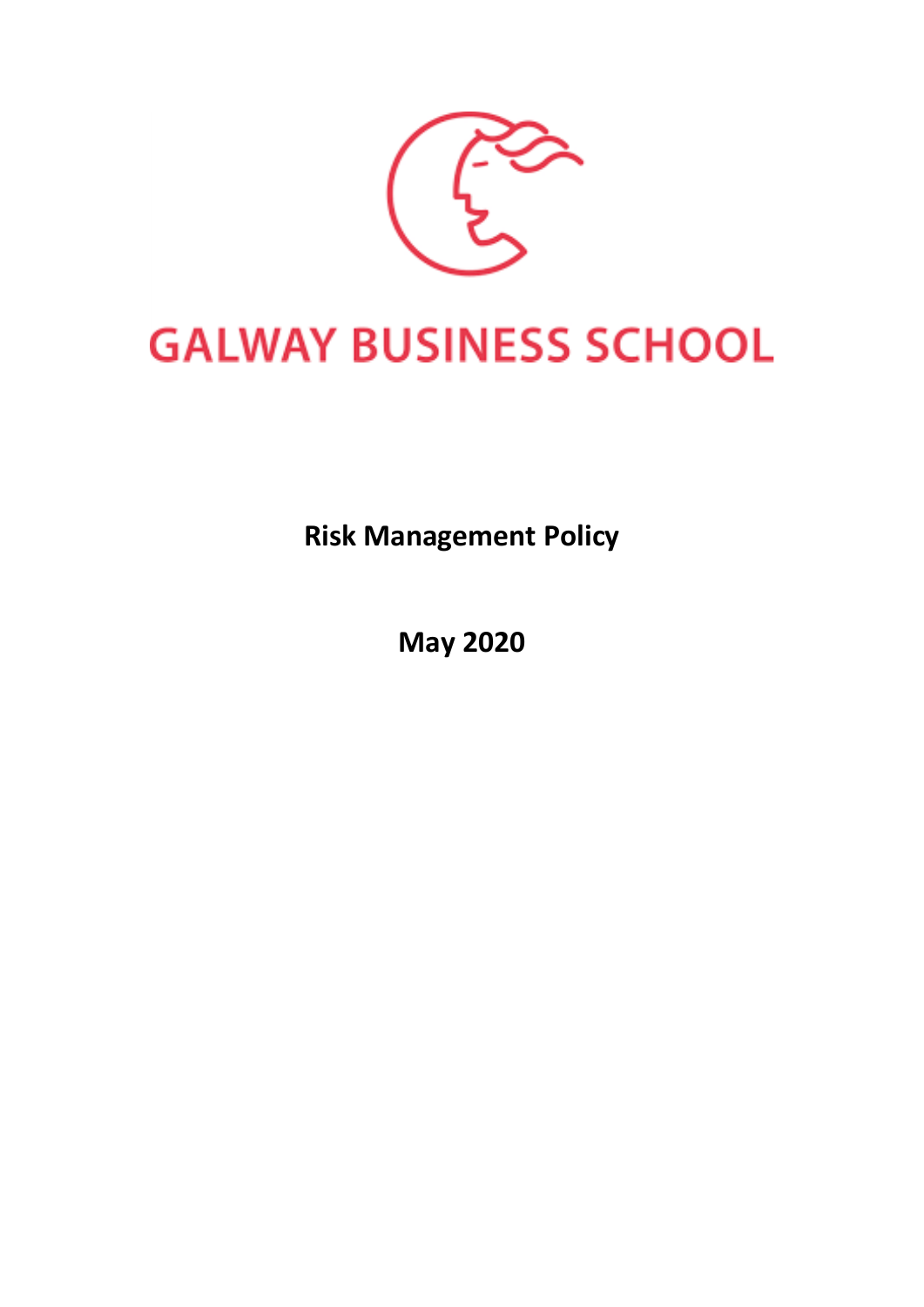# **13 Risk Management Policy**

| Document Name: Risk Management Policy |  |
|---------------------------------------|--|
|---------------------------------------|--|

**Owner:** Registrar

**Approved by:** Governing Body

**Review frequency:** Every 2 years



| Version | <b>Description of Amendments</b>      | <b>Approval Date</b> | <b>Implementation Date</b> |
|---------|---------------------------------------|----------------------|----------------------------|
| V1.0    | Approval in full of the policy by the | 04.11.2019           | 06.01.2020                 |
|         | Governing Body                        |                      |                            |
|         |                                       |                      |                            |
|         |                                       |                      |                            |
|         |                                       |                      |                            |
|         |                                       |                      |                            |
|         |                                       |                      |                            |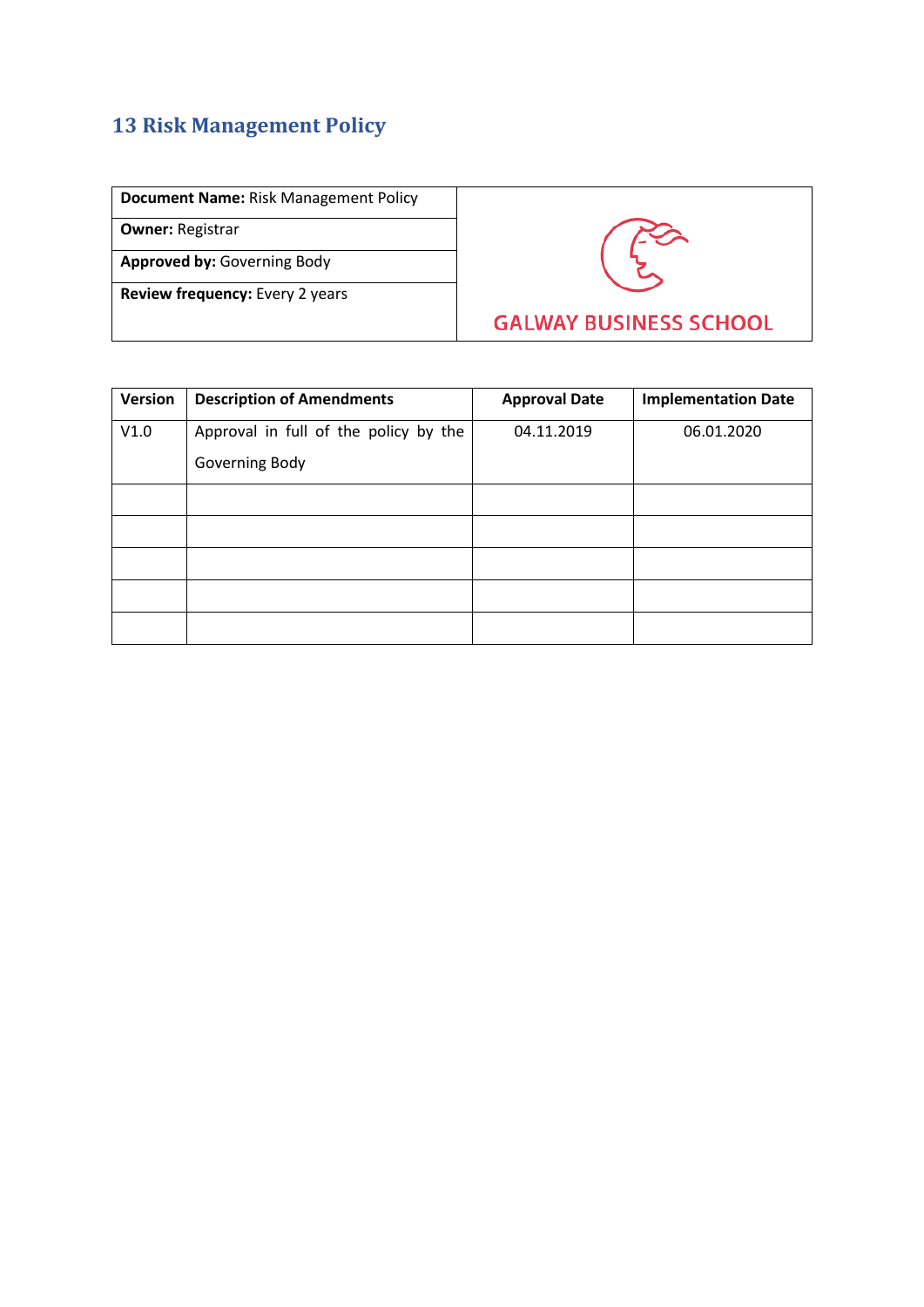# **13.1 Introduction**

The QQI Statutory quality Assurance Guidelines for Independent/Private Providers coming to QQI on a Voluntary Basis (2016, Section 3, pp.2) states that voluntary providers must have QA procedures to manage risk. In addition, it needs to be assured that there are effective systems of control and risk management. Risk management informs strategic development through identification and treatment of risk so that strategic objectives are more likely to be achieved, damaging events are avoided or minimised and opportunities are maximised.

Risk Management involves the planned and systematic approach to the identification, evaluation and control of risk. It is concerned with evaluating the measures that GBS has in place already to manage identified risks and then suggesting actions that the organisation should take to control these risks more effectively. For threats, the outcome of risk management is the reduced likelihood of a risk occurring or limiting the consequences should the risk occur by implementing appropriate methods of control. The opposite is the case for opportunities.

GBS's risk management framework aims to increase the probability of success and reduces the probability of failure and uncertainty of achieving GBS's long term objectives as stated in the Strategic Plan 2019-2024. The purpose of the Risk Management policy is, therefore, to explain GBS's underlying approach to risk management and to document the roles and responsibilities of the Academic Council and its sub-committees, the senior management and other stakeholders. In addition, the policy outlines key aspects of the risk management process and identifies the main reporting procedures. GBS's Risk Management Policy sets out the following:

- **Definitions**
- Roles & Responsibilities
- Risk Management Framework

Risk Management aims to identify opportunities related to, for example, improving transparency in school processes and good practice; improving the effectiveness of management decisions and internal organisational processes; improving effectiveness of change management processes associated with sustainable competitive advantage; prioritising immediate risk, and fostering a positive attitude while implementing risk controls.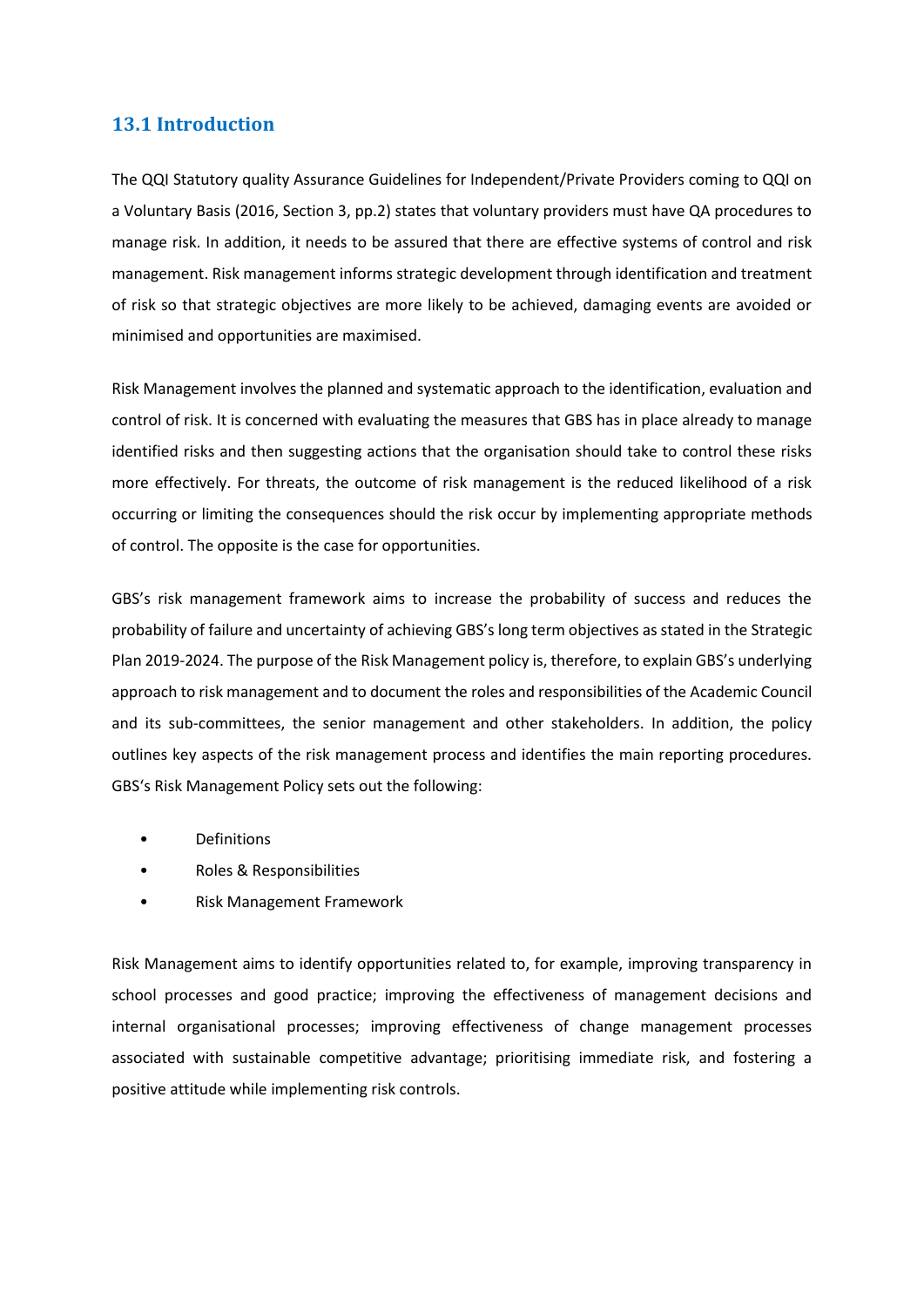# **13.2 Definitions**

# **13.2.1 Risk**

A Risk may be defined as GBS's limited benefit from opportunities available, suffering damage or disadvantage, or not achieving its strategic objectives due to an internal or external event. Risks, by their very nature, may or may not occur and fall into a variety of categories, most of which are listed below in Table 13.2.1 In addition, risk can exist at different organisational levels such as corporate or strategic level, faculty level, and programme level.

| <b>Risk</b>               | <b>Details</b>                                                                 |
|---------------------------|--------------------------------------------------------------------------------|
| <b>Strategic Risks</b>    | The inability to achieve GBS's strategic and operational objectives as set out |
|                           | in the Strategic Plan 2019-2024 and also, not availing of opportunities when   |
|                           | they arise.                                                                    |
| <b>Operational Risks</b>  | The inability to prevent losses resulting from inadequate internal processes   |
|                           | and systems.                                                                   |
| <b>Financial Risks</b>    | Exposure to losses arising as a result of inadequate controls or the need to   |
|                           | improve the management of GBS's financial assets.                              |
| <b>Reputational Risks</b> | Exposure to losses arising as a result of bad press, negative public image and |
|                           | the need to improve stakeholder relationship management.                       |
| Learner                   | Exposure to losses arising from learner dissatisfaction with the school        |
| <b>Experience</b>         | operations.                                                                    |
| Legal / Regulatory        | The inability to prevent losses resulting from breaches of legislation or      |
| / Compliance Risk         | regulations.                                                                   |

#### *Table 13.2.1: Risk Categorisation*

## **13.2.2 Risk Identification**

Risk identification refers to the process of determining what risks can occur, the reasons for them and how they may be mitigated.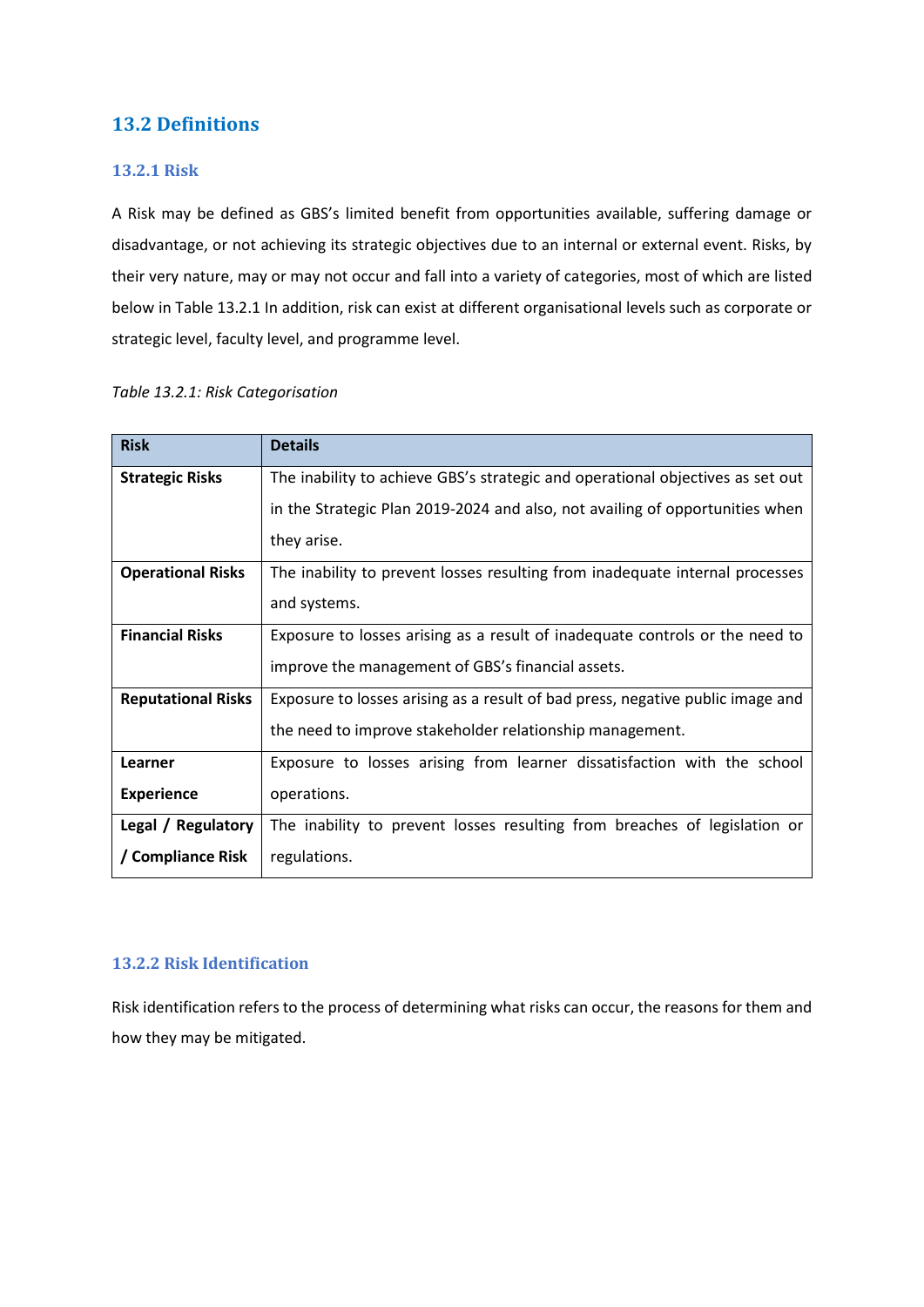#### **13.2.3 Risk Analysis**

Risk Analysis refers to the systematic use of available information to determine the likelihood of specific events occurring and the magnitude of their consequences and impact on the school.

#### **13.2.4 Risk Assessment**

Risks are assessed and prioritised on a combined basis of the likelihood of their occurrence and the resulting impact should they materialise.

#### **13.2.5 Risk Register**

A Risk Register is a risk recording and monitoring tool for the management of risk within GBS. It is a hierarchical database and it is a review of the risks that occurred in the past or a review of risks that may occur in the future on all organisational levels.

#### **13.2.6 Risk Appetite**

Risk appetite is the amount of risk an organisation is prepared to accept based on the expected return of the development or on the activity in question. The school can be risk-taking or risk-averse and different levels of risk appetite can apply to different activities. In deciding its risk appetite the school will decide the threshold beyond which risks move from being monitored to being serious, or to the abandonment of the particular activity. The clarity in relations to the schools' risk appetite is important in determining the best management strategies for a particular risk.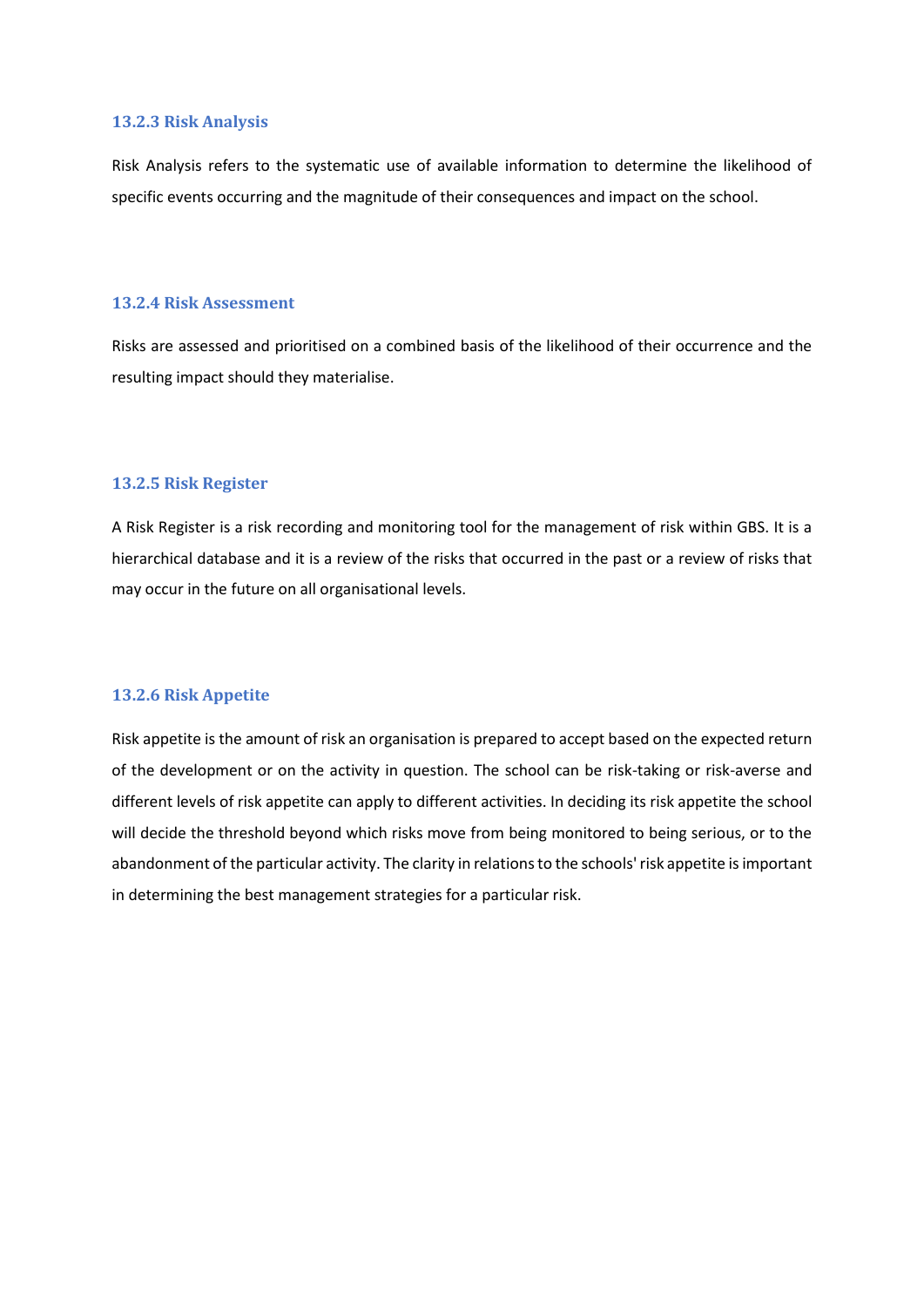# **13.3 Roles & Responsibilities**

The overall responsibility for the identification and mitigation of risks within the school lies with the Risk Management Committee. The membership of the committee and its detailed responsibilities are presented in Table 13.3 below.

*Table 13.3: Roles and Responsibilities within GBS Risk Management Committee*

| <b>Membership of</b><br>the RMC | The functions of the RMC                                                              |  |  |  |
|---------------------------------|---------------------------------------------------------------------------------------|--|--|--|
| Managing                        | Implementing GBS's Risk Management Policy<br>$\bullet$                                |  |  |  |
| Director (Chair)                | Identifying and monitoring risks that could impact on the achievement of<br>$\bullet$ |  |  |  |
| Financial                       | GBS's strategic objectives                                                            |  |  |  |
| Controller                      | Review of the risk register on a bi-annual basis                                      |  |  |  |
| Sales &                         | Ensuring compliance with relevant QQI policies and Codes of Conduct<br>$\bullet$      |  |  |  |
| Marketing<br>Director           | Ensuring the coordination and promotion of risk management by ensuring<br>٠           |  |  |  |
|                                 | that risk processes, including the identification, assessment and                     |  |  |  |
| Registrar                       | management of risks operate efficiently and effectively                               |  |  |  |
| Academic Co-                    | Ensuring that fundamental risks, which threaten the achievement of GBS's<br>٠         |  |  |  |
| ordinator                       | objectives, are identified, assessed and included in the school's Risk                |  |  |  |
| <b>IT Security</b>              | Register, which will be reviewed regularly                                            |  |  |  |
| Provider                        | Ensuring that there is an overarching corporate culture of risk management<br>٠       |  |  |  |
| <b>Head of Teaching</b>         | Ensuring that each member of the committee is responsible for the risk<br>$\bullet$   |  |  |  |
| & Learning                      | management in their departments and keeping the Risk Management                       |  |  |  |
|                                 | Committee updated.                                                                    |  |  |  |
|                                 | Ensuring that there is appropriate communication with staff on risk, risk             |  |  |  |
|                                 | policy and controls                                                                   |  |  |  |
|                                 | Ensuring that effective systems are in place to identify new or emerging<br>$\bullet$ |  |  |  |
|                                 | risks and seek external / expert advice as necessary                                  |  |  |  |
|                                 | Ensuring that a risk management culture is encouraged throughout the                  |  |  |  |
|                                 | school and ensuring that risk is embedded as part of the school's decision            |  |  |  |
|                                 | making processes and operations                                                       |  |  |  |
|                                 | Ensuring in conjunction with the Financial Controller that risk is considered<br>٠    |  |  |  |
|                                 | as part of the annual planning and budgetary process                                  |  |  |  |
|                                 | Ensuring that reports are received on GBS insurance                                   |  |  |  |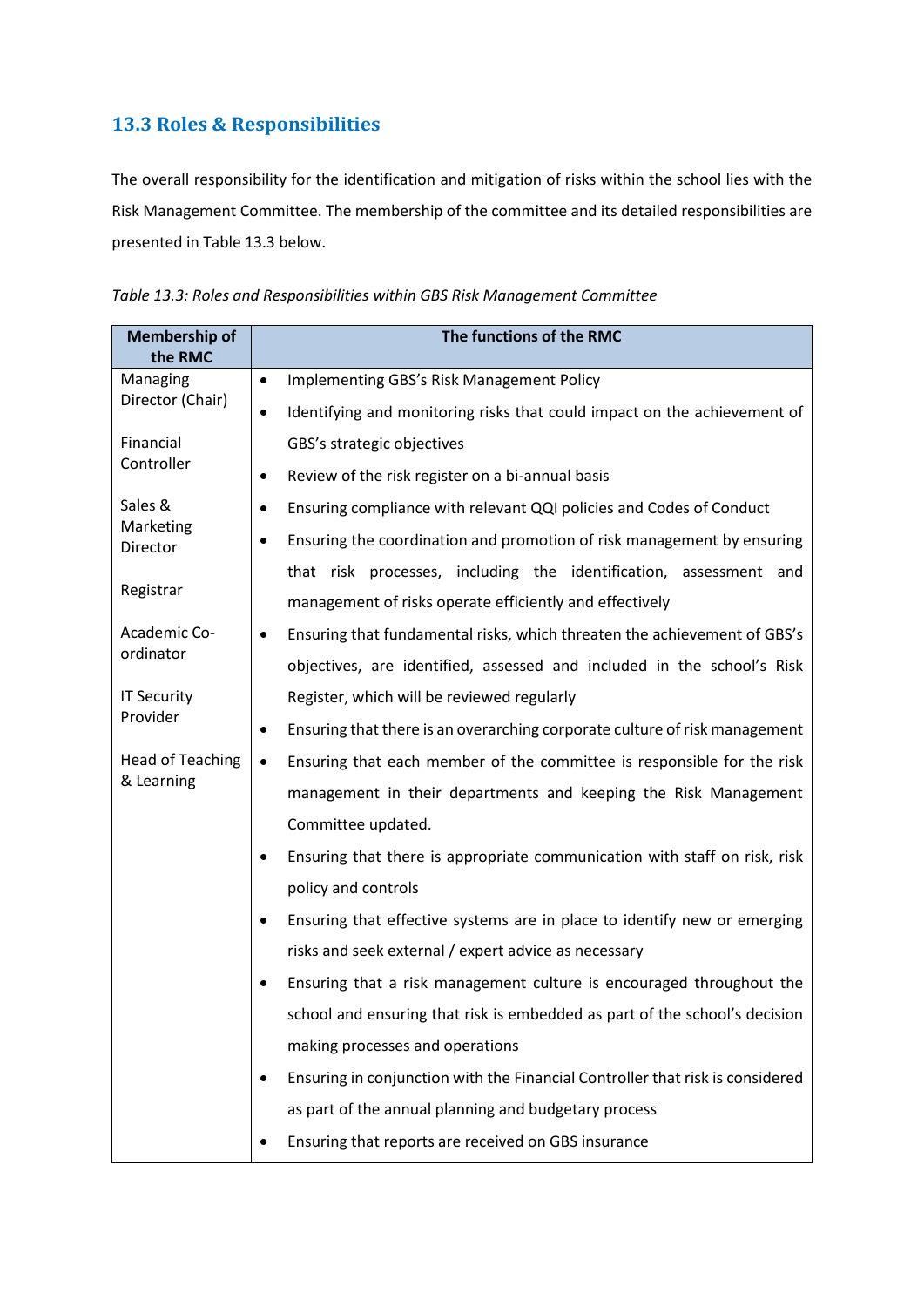|  | Ensuring that adequate training is in place to support staff in fulfilling the |
|--|--------------------------------------------------------------------------------|
|  | requirements of the GBS Risk Management Policy                                 |
|  | Ensuring that risk registers are received from each member of the Risk         |
|  | Management Committee and referring any risk that may require escalation        |
|  | to the Governing body for consideration                                        |

# **13.4 Risk Management Framework**

The Risk Management Framework is a process consisting of steps that enable continual improvement in decision making. It constitutes a fit for purpose method of identifying, analysing, evaluating, treating, monitoring and communicating risks associated with any activity in a way that will enable the school to minimise losses and maximise opportunities. GBS's Risk Management Framework provides assurance from academic and administrative departments to the senior management team and to the Governing Body. Effective risk management focusses on understanding and measuring risk and control rather than necessarily avoiding or eliminating it and comprises of the steps described in following sections.

## **13.4.1 Risk Identification**

The purpose of risk identification is to produce a list of the potential risks that could impact on GBS's ability in achieving its objectives. Risks will be identified under four categories (Section 13.4.2) and prioritised based on the likelihood of their occurrence. A formal risk identification and review exercise will be undertaken on a bi-annual basis in order to update the Risk Register with any departmental risks as required. The risk identification process will commence with the establishment of a Risk Register by GBS's Risk Management Committee. The relevant form for a risk identification within GBS's Risk Register is set out at the end of Section 13.8.

## **13.4.2 Risk Assessment**

Appropriate quantification of risk is critical to an effective Risk Management Framework. Not all risks are equal and effective risk management is only possible if risks are prioritised appropriately. The risk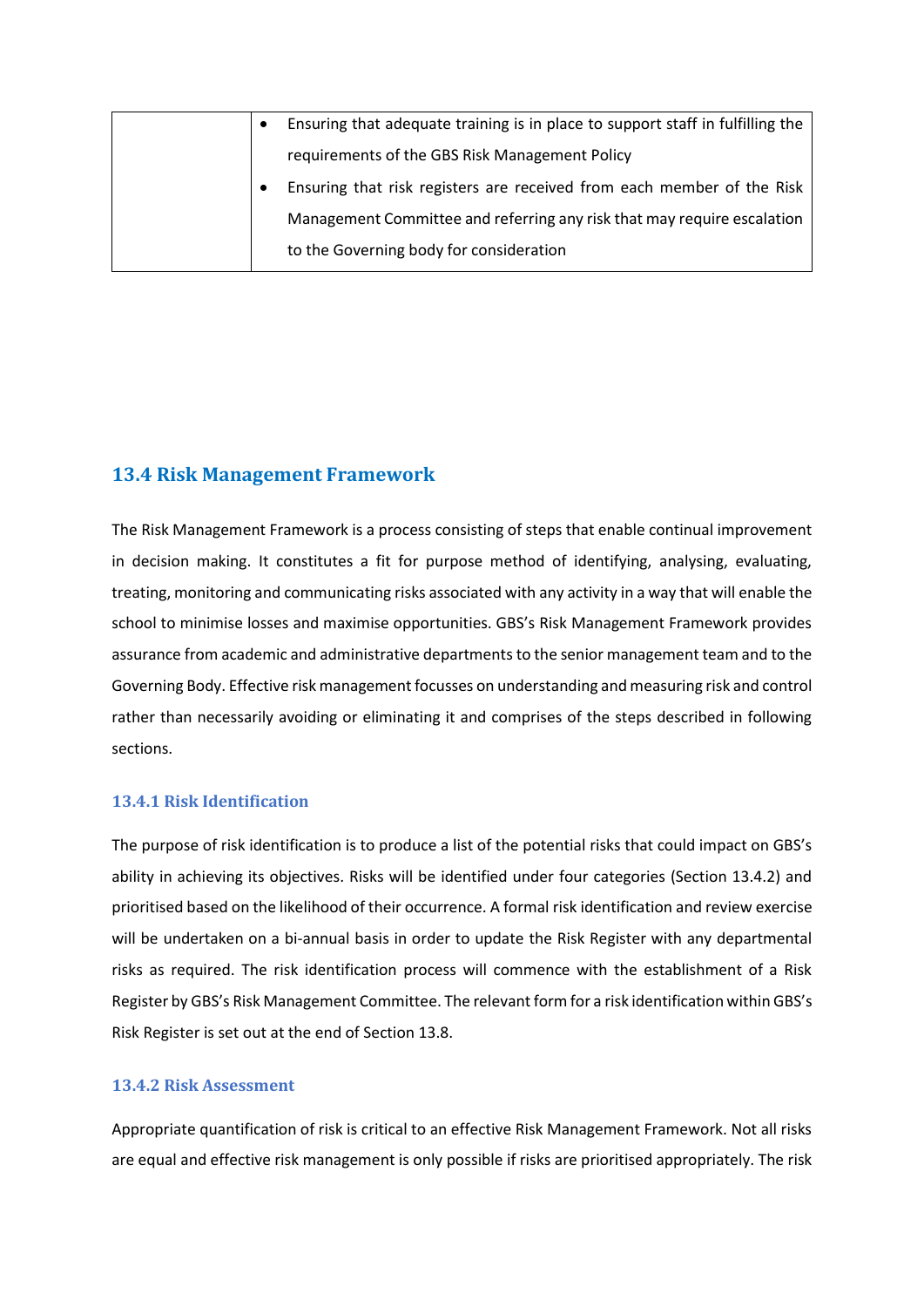will be assessed using a 4x4 scale for the likelihood and impact of each risk before and after mitigating actions according to the criteria shown in Table 13.4.2a and in Table 13.4.2b.

*Table 13.4.2a: Risk Probability Criteria*

| <b>Rating</b> | <b>Description</b> | Likelihood                                          |
|---------------|--------------------|-----------------------------------------------------|
| 67            | Highly Likely      | 75-100% (3 out of 4 possibility or more frequently) |
| 4             | Probable           | 51-74% (1 in 2 possibility to 3 out of 4)           |
|               | Possible           | 26-49% (1 in 4 possibility to 1 in 2)               |
|               | Remote             | 6-25% (1 in 4 possibility or less frequently)       |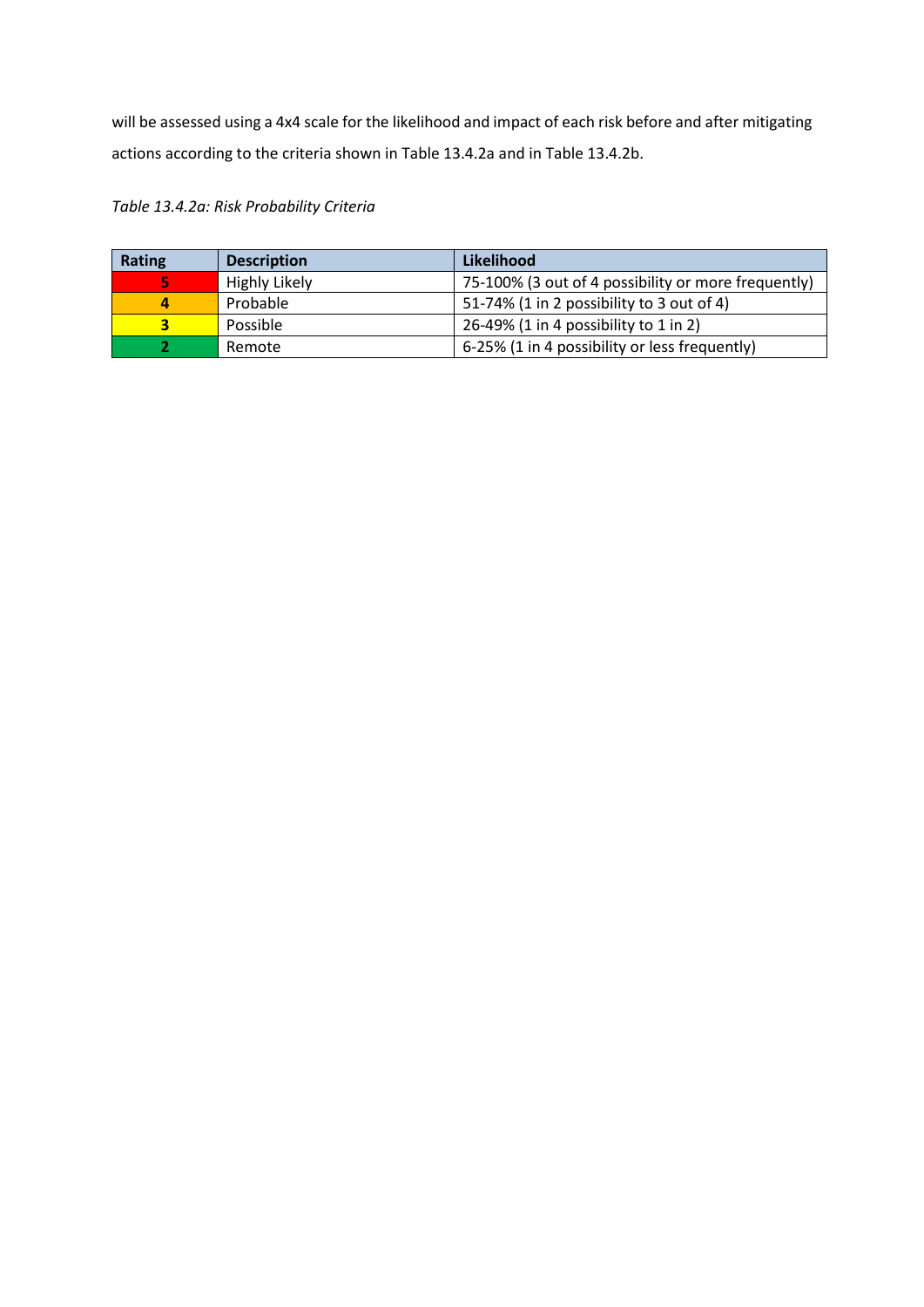| <b>Impact Rating</b> | <b>Financial Risk</b>                                               | <b>Strategic Risk</b>                                                                                                                  | <b>Operational Risk</b>                                                                        | <b>Reputational Risk</b>                                                                             | <b>Learner Experience</b>                                                                                                                           | Regulatory /<br>Legal $/$<br><b>Compliance Risk</b>                                                                                                                      |
|----------------------|---------------------------------------------------------------------|----------------------------------------------------------------------------------------------------------------------------------------|------------------------------------------------------------------------------------------------|------------------------------------------------------------------------------------------------------|-----------------------------------------------------------------------------------------------------------------------------------------------------|--------------------------------------------------------------------------------------------------------------------------------------------------------------------------|
| <b>4 Extreme</b>     | Impact on a budget or<br>additional expenditure<br>over €150,000.00 | Prevents successful<br>achievement of several<br>strategic priorities<br>resulting in the<br>strategy needing to be<br>revised.        | Closure/disruption of<br>the school for greater<br>than 2 days<br>Cancellation of exams        | Severe level of<br>criticism in the<br>national press.<br>Permanent impact on<br>student recruitment | Severe impact<br>affecting a large<br>number of learners<br>which will have a<br>significant effect on<br>learner results or<br>retention.          | Major legislative<br>breach resulting in a<br>suspension of business<br>Serious injury/loss of<br>life                                                                   |
| <b>3 Serious</b>     | Impact on a budget or<br>additional expenditure<br>over €75,000.00  | Prevents successful<br>achievement of one<br>strategic priority<br>resulting in parts of the<br>strategy needing to be<br>revised.     | Unavailability of<br>service of the school<br>for more than 2 days<br>Postponement of<br>exams | School criticised in the<br>national press.<br>Long term impact on<br>student recruitment            | High impact affecting a<br>large number of<br>learners which will<br>have a material impact<br>on learner results or<br>retention.                  | Serious legislative<br>breach resulting in<br>intervention, sanction<br>or legal action<br>Injury requiring<br>hospitalisation                                           |
| 2 Moderate           | Impact on a budget or<br>additional expenditure<br>over €50,000.00  | Restricts the ability to<br>achieve one or more<br>strategic priorities<br>requiring some<br>modification to parts<br>of the strategy. | Closure/disruption of<br>the school for up to 1<br>day<br>Delay in exams                       | School criticised in the<br>local press.<br>Medium term impact<br>on student<br>recruitment.         | Moderate impact<br>affecting a smaller<br>number of learners<br>which will have a<br>material impact on<br>learner results or<br>retention.         | Significant legislative<br>breach resulting in an<br>investigation.<br>Major reversible injury<br>to staff, learner or<br>member of the public.<br>Not life-threatening. |
| 1 Minor              | Impact on a budget or<br>additional expenditure<br>over €20,000.00  | Impacts on some<br>aspects of one or more<br>strategic priority but<br>not significant enough<br>to require modifying<br>the strategy. | Non-delivery of classes<br>for up to half a day<br>Disruption to individual<br>exams           | Programme criticised<br>in the local press.<br>Short term impact on<br>student recruitment.          | Minor impact affecting<br>a smaller number of<br>learners which is<br>unlikely to have a<br>material impact on<br>learners results or<br>retention. | Moderate individual<br>breach leading to a<br>warning<br>Some minor reversible<br>injuries                                                                               |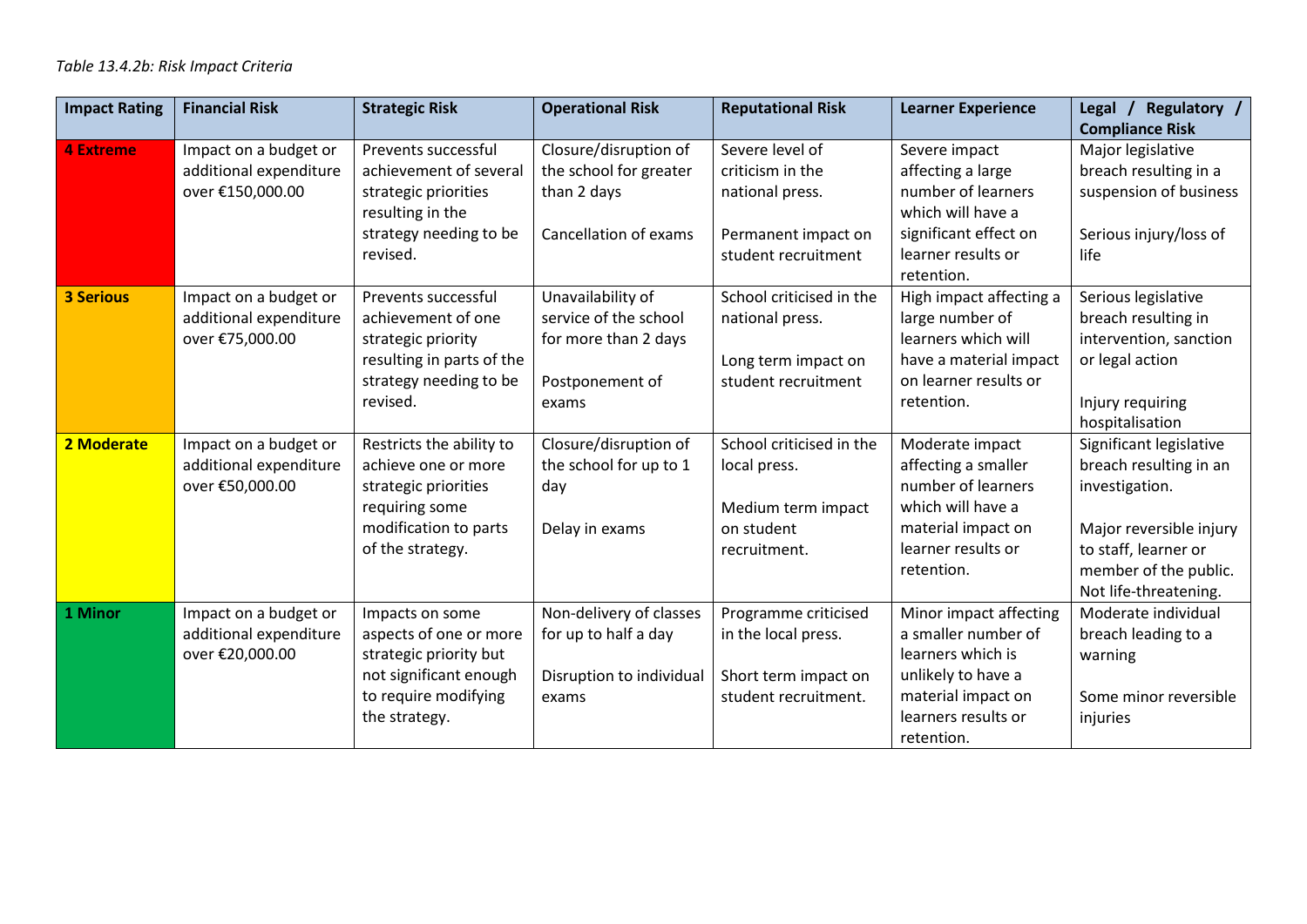When rating the risk identified, GBS will use the Risk Rating Map in Figure 13.4.2a to calculate the risk score and then the Classification of Risks in Figure 13.4.2b to identify the Risk Rating. Generally, risks should be prioritised according to their ability to affect the school achieving its objectives and therefore may change as objectives change. Certain risks will be deemed to be Fundamental Risks and will be recognised as being of greater strategic or operational importance to the school than Non-Fundamental Risk. This approach enables risk management resource to be targeted to the most crucial areas whilst still recognising less important risks.

|  | Figure 13.4.2a: Risk Rating Map |
|--|---------------------------------|
|--|---------------------------------|

|            |              | Impact                                                          |   |    |    |
|------------|--------------|-----------------------------------------------------------------|---|----|----|
|            |              | Probable (3)<br>Possible (2)<br>Remote (1)<br>Highly Likely (4) |   |    |    |
|            | Extreme (4)  |                                                                 |   | 12 | 16 |
|            | Serious (3)  |                                                                 | ь |    | 12 |
| Likelihood | Moderate (2) |                                                                 |   | ь  | 8  |
|            | Minor $(1)$  |                                                                 |   |    |    |

*Figure 13.4.2b: Classification of Risks*

| <b>Classification of Risks</b> | <b>Score</b> |            |
|--------------------------------|--------------|------------|
| <b>Extreme</b>                 | Red          | 12-16      |
| <b>Serious</b>                 | Amber        | $8 - 11.9$ |
| <b>Moderate</b>                | Yellow       | $4 - 7.9$  |
| <b>Minor</b>                   | Green        | $1 - 3.9$  |

# **13.5 Control and Risk Mitigation**

Based on the risk assessment, controls and mitigating actions are put in place to reduce exposure to the risk materialising. Heads of each Department (members of RMC) are responsible for implementing and enforcing controls that effectively manage and mitigate risks identified, to a level that is within the tolerance limits approved by the Governing Body.

Controls implemented must be relative and reflect the likelihood and impact of the risk, if it occurred. An efficient and effective control will have the appropriate balance between the cost of implementing, the likelihood and the potential impact of the risk event (if it occurred) and any residual risk. Mitigation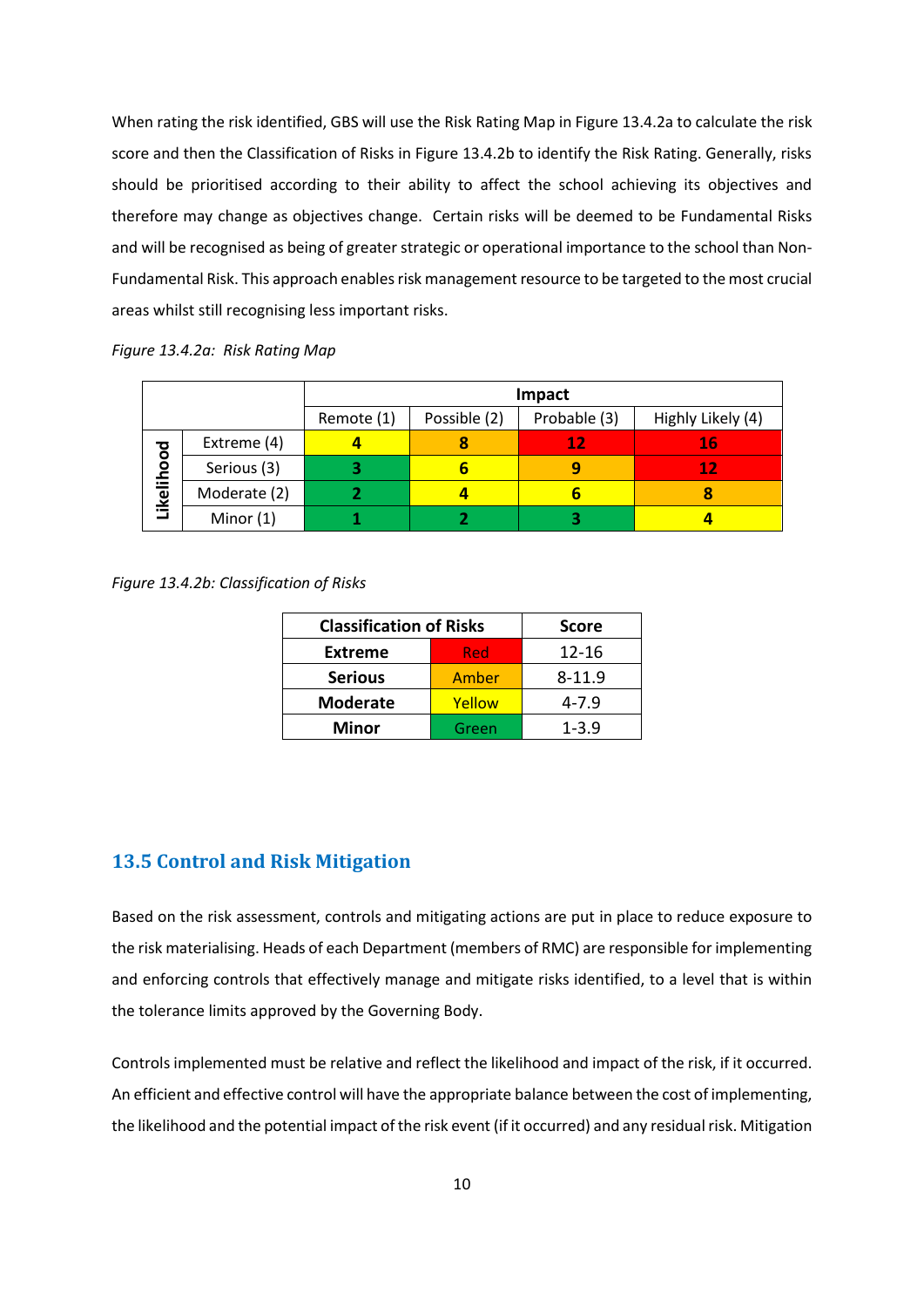actions and controls include all the policies, procedures, practices and processes in place to provide reasonable assurance of the management of risk.

The RMC monitors the implementation of the mitigating control action plans and reports on a biannual basis to the Governing body in relation to their progress.

## **13.6 Risk Monitoring & Reporting**

Each Head of Department will consider their departmental risks. A review of risks will take place at least twice per annum and/or following major changes to the structure of school or its operations. The RMC will meet bi-annually to consider local risks presented by Heads of Departments, to consider ongoing developments within the school and any emerging risks. Based on such consideration, the Risk Management Committee will review GBS's Risk Register and amend the Register as required.

Where deemed necessary by the Chair of RMC, the emergence of new risks may be considered immediately by the Governing Body. The RMC will submit a report to the Governing body on the Risk Register and the effectiveness of the Risk Management Framework annually.

# **13.7 Risk Appetite**

The school's risk appetite defines how it accepts and manages risk. Risk elements arising from proposed or actual developments/activities within the school may fall into the categories listed below. The concept of risk appetite applies to major activities undertaken by the school and is concerned with the placing of a boundary between the categories listed below. It, therefore, reflects the school's tolerance of risk.

- **Trivial Risks** risks that are minor and therefore acceptable and do not need to be managed
- **Acceptable Risks** risks that are acceptable and do not need to be managed
- **Manageable Risks**  risks that are acceptable but need to be managed
- **Unacceptable Risks** risks that are unacceptable and therefore the activity associated with the risk should not proceed.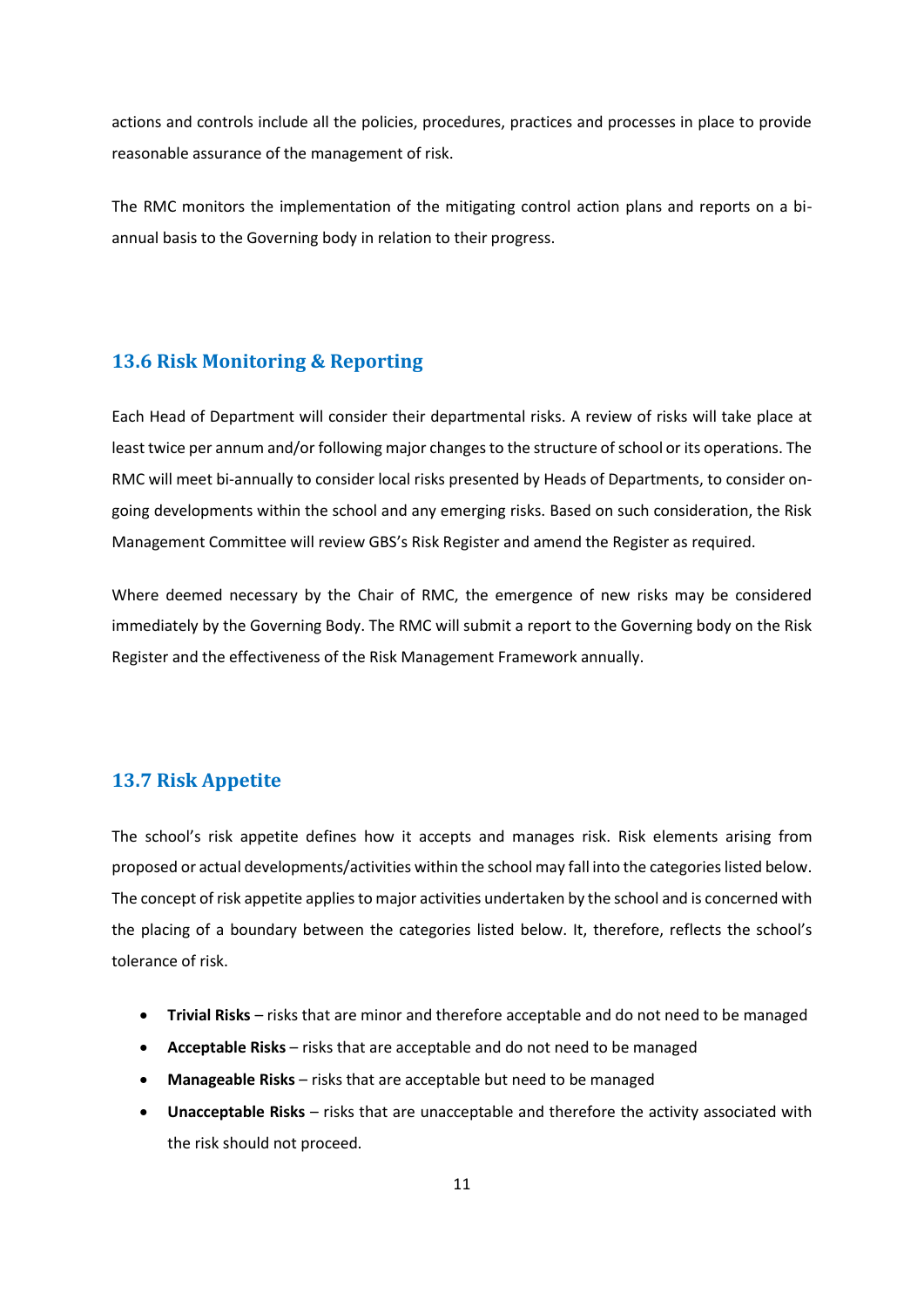# **13.8 Management of Risk**

Upon completion of a risk assessment and taking account of the school's risk appetite, there is a number of options available to GBS when deciding on how to deal with the risks facing the company. These are listed below.

- **Terminate** avoid the risk
- **Transfer** transfer the risk to the third party
- **Treat**  retain and control the risk
- **Tolerate** exposure to the risk is tolerable without any further action.